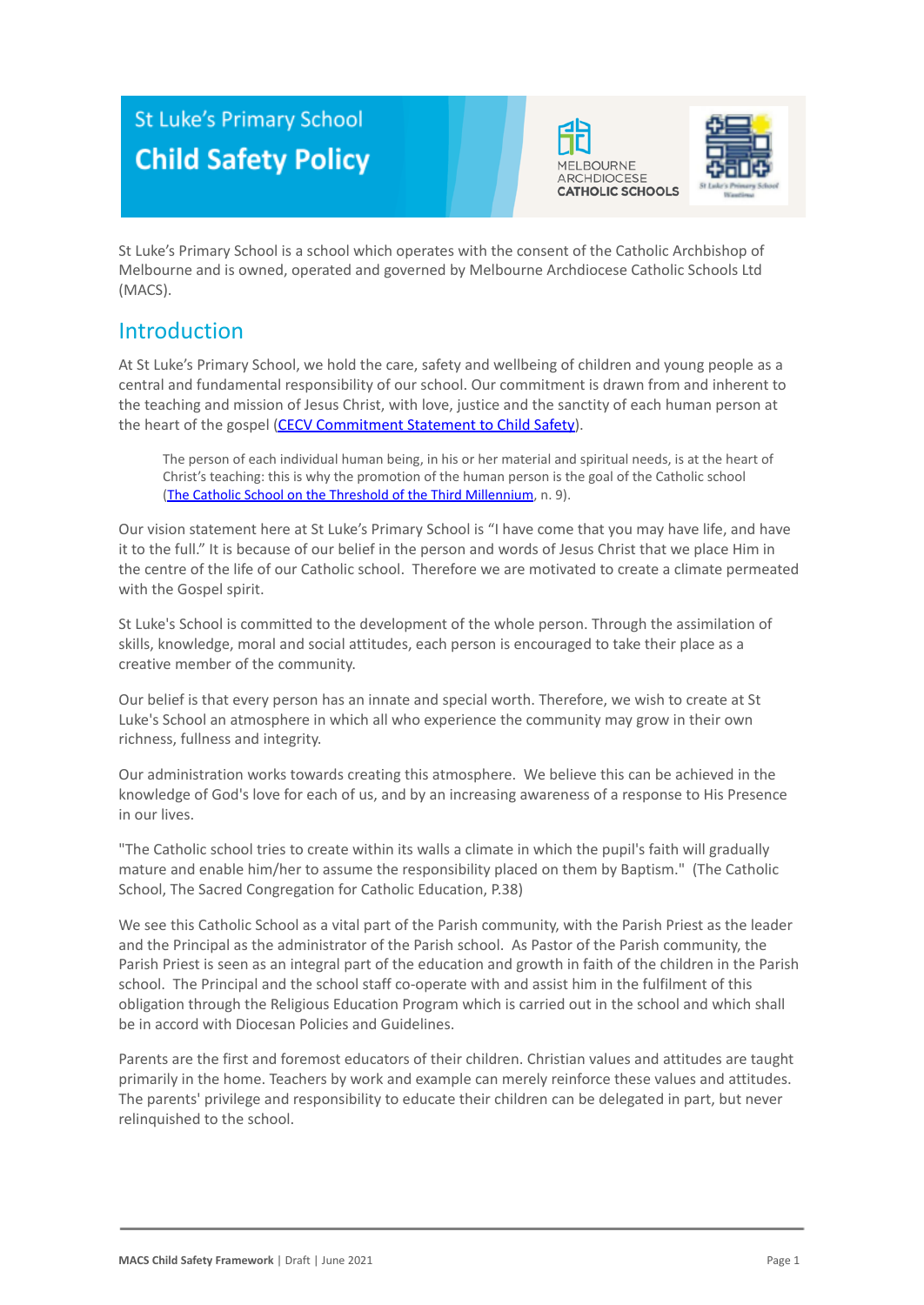We see the school community as an extension of the family. Therefore, parents must be involved in and work co-operatively with the school if their children are to benefit from the Catholic Christian education.

The staff of this school understands that we share responsibility with the parents in awakening, nurturing and developing the child in their life of faith. This is achieved by embracing and communicating the teachings and heritage of the Catholic Church, bearing in mind the age and development of these primary school children.

It is desired that all members of our school community will work towards providing a happy and secure environment for all the children at St Luke's.

St Luke's school values are Respect, Responsibility, Resilience, Empathy and Integrity. These are directly aligned with the 'Australian Values' and reflect our school vision, 'I have come that you may have life and have it to the full'.

As a whole staff and with consultation with the school community, we collaboratively decided on our school values. Our five chosen values are reflective of the 'Australian Values'. Three of our values; Integrity, Respect and Responsibility were explicitly extracted from the 'Australian Values'. Our decision to include Empathy incorporates the 'Australian Values' of Care and Compassion, Freedom and Understanding, Tolerance and Inclusion. Our decision to include Resilience implicates bouncing back when things don't go as planned. Resilience also encompasses a growth mindset which enables students to take on challenges and learn from them.

## Purpose

The purpose of this Policy is to demonstrate the strong commitment of St Luke's Primary School to the care, safety and wellbeing of all students at our school. It provides an outline of the policies, procedures and strategies developed to keep students safe from harm, including all forms of abuse in our school environment, on campus, online and in other locations provided by the school.

This Policy takes into account relevant legislative requirements within the state of Victoria, including the specific requirements of the Child Safe Standards as set out in [Ministerial Order No. 870](http://www.gazette.vic.gov.au/gazette/Gazettes2016/GG2016S002.pdf).

This Policy applies to school staff, including school employees, volunteers, contractors and clergy. It should be read in conjunction with the following related school policies and procedures:

PROTECT: Identifying and Responding to Abuse – Reporting obligations

2. Child Safety Code of Conduct

Reportable Conduct Policy.

### **Principles**

Catholic schools have a moral, legal and mission-driven responsibility to create nurturing school environments where children and young people are respected, their voices are heard, and they are safe and feel safe ([CECV Commitment Statement to Child](https://www.cecv.catholic.edu.au/getmedia/b5d43278-51b9-4704-b45a-f14e50546a70/Commitment-Statement-A4.aspx) Safety).

The following principles underpin our commitment to child safety at St Luke's Primary School:

All students deserve, as a fundamental right, safety and protection from all forms of abuse and neglect.

Our school works in partnership with families and the community to ensure that they are engaged in decision-making processes, particularly those that have an impact on child safety and protection.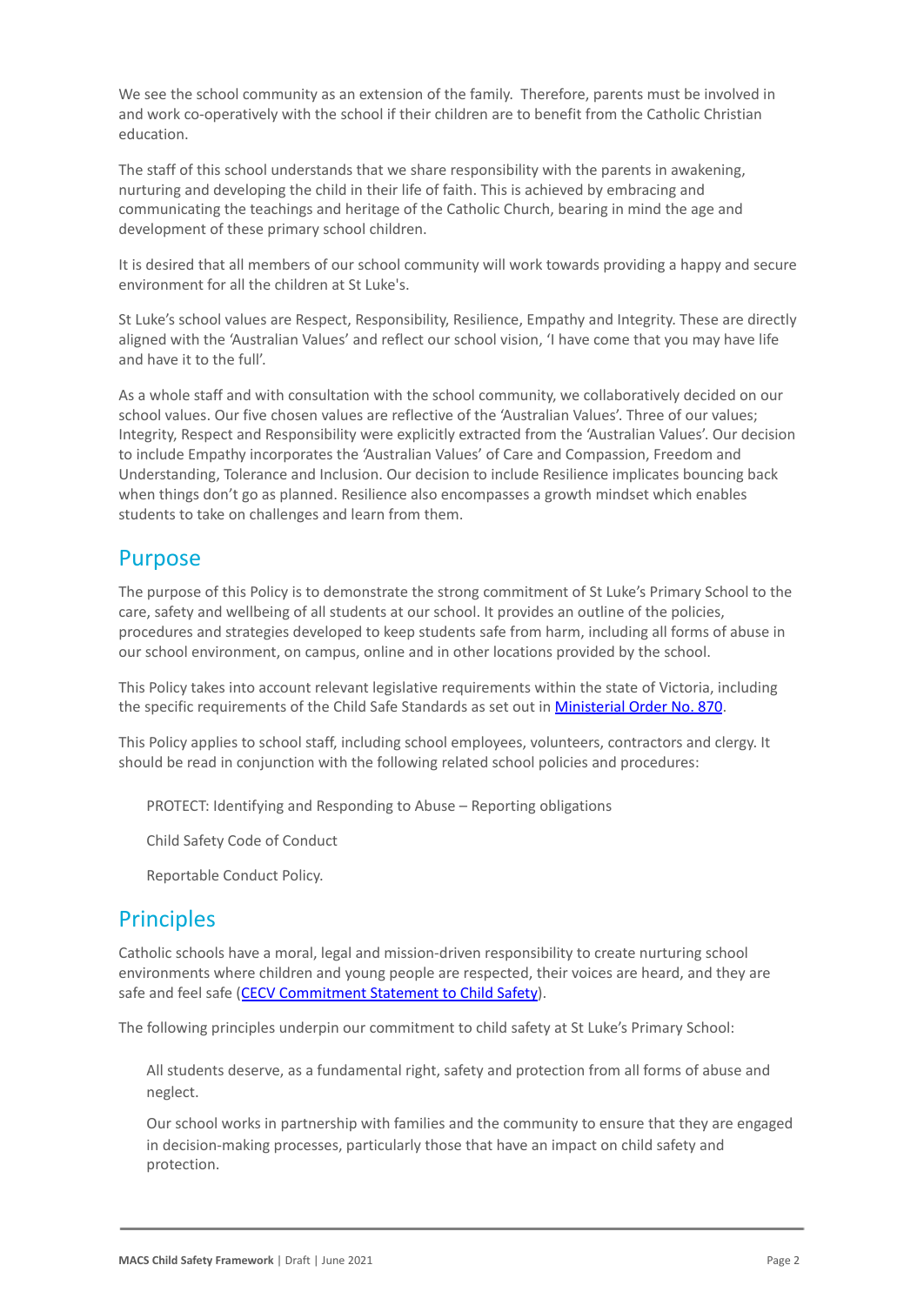All students have the right to a thorough and systematic education in all aspects of personal safety, in partnership with their parents/carers.

All adults in our school, including teaching and non-teaching staff, clergy, volunteers and contractors, have a responsibility to care for children and young people, to positively promote their wellbeing and to protect them from any kind of harm or abuse.

The policies, guidelines and codes of conduct for the care, wellbeing and protection of students are based on honest, respectful and trusting relationships between adults and children and young people.

Policies and practices demonstrate compliance with legislative requirements and cooperation with the Church, governments, the police and human services agencies.

All persons involved in situations where harm is suspected or disclosed must be treated with sensitivity, dignity and respect.

Staff, clergy, volunteers, contractors, parents and students should feel free to raise concerns about child safety, knowing these will be taken seriously by school leadership.

Appropriate confidentiality will be maintained, with information being provided to those who have a right or a need to be informed, either legally or pastorally.

### **Definitions**

**Child** means a child enrolled as a student at the school.

**Child abuse** includes:

any act committed against a child involving: a sexual offence an offence under section 49B(2) of the *Crimes Act* 1958 (grooming)

the infliction, on a child, of: physical violence serious emotional or psychological harm

serious neglect of a child ([Ministerial Order No.](http://www.gazette.vic.gov.au/gazette/Gazettes2016/GG2016S002.pdf) 870).

**Child safety** encompasses matters related to protecting all children from child abuse, managing the risk of child abuse, providing support to a child at risk of child abuse, and responding to incidents or allegations of child abuse [\(Ministerial Order No.](http://www.gazette.vic.gov.au/gazette/Gazettes2016/GG2016S002.pdf) 870).

**Child neglect** includes a failure to provide the child with an adequate standard of nutrition, medical care, clothing, shelter or supervision to the extent that the health and physical development of the child is significantly impaired or placed at serious risk ([PROTECT: Identifying and responding to all](http://www.cecv.catholic.edu.au/getmedia/ebe135a4-d1b3-48a0-81fe-50d4fc451bcd/Identifying-and-Responding-to-All-Forms-of-Abuse.aspx#page%3D27) forms [of abuse in Victorian schools](http://www.cecv.catholic.edu.au/getmedia/ebe135a4-d1b3-48a0-81fe-50d4fc451bcd/Identifying-and-Responding-to-All-Forms-of-Abuse.aspx#page%3D27)).

**Child physical abuse** generally consists of any non-accidental infliction of physical violence on a child by any person ([PROTECT: Identifying and responding to](https://www.cecv.catholic.edu.au/getmedia/ebe135a4-d1b3-48a0-81fe-50d4fc451bcd/Identifying-and-Responding-to-All-Forms-of-Abuse.aspx#page%3D15) all forms of abuse in Victorian schools).

**Child sexual abuse** is when a person uses power or authority over a child to involve them in sexual activity. It can include a wide range of sexual activity and does not always involve physical contact or force ([PROTECT: Identifying and responding to all](https://www.cecv.catholic.edu.au/getmedia/ebe135a4-d1b3-48a0-81fe-50d4fc451bcd/Identifying-and-Responding-to-All-Forms-of-Abuse.aspx#page%3D17) forms of abuse in Victorian schools).

**Emotional child abuse** occurs when a child is repeatedly rejected, isolated or frightened by threats, or by witnessing family violence (PROTECT: Identifying and [responding to all forms of abuse in Victorian schools](https://www.cecv.catholic.edu.au/getmedia/ebe135a4-d1b3-48a0-81fe-50d4fc451bcd/Identifying-and-Responding-to-All-Forms-of-Abuse.aspx#page%3D26)).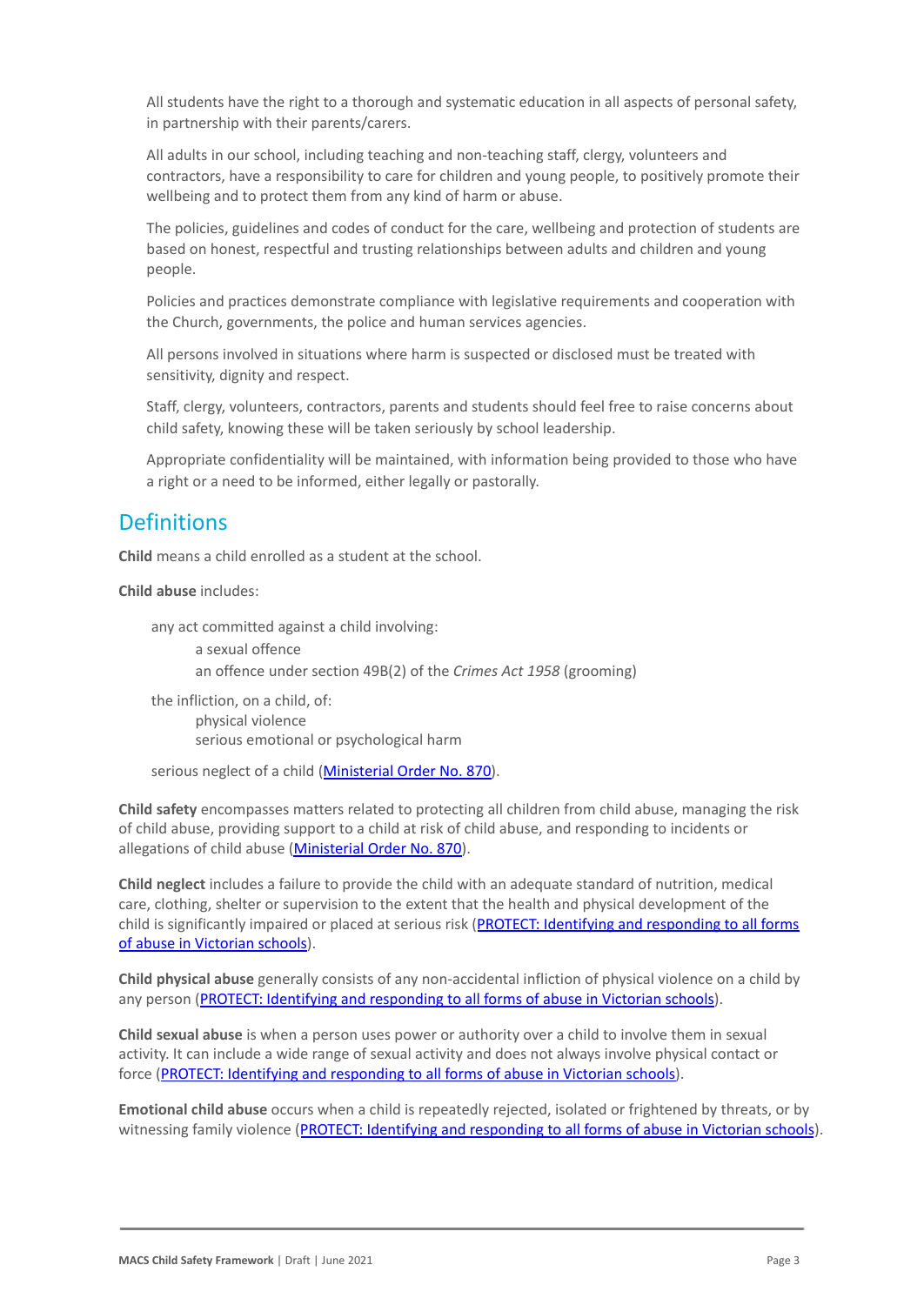**Grooming** is when a person engages in predatory conduct to prepare a child for sexual activity at a later date. It can include communication and/or attempting to befriend or establish a relationship or other emotional connection with the child or their parent/carer ([PROTECT: Identifying and responding](https://www.cecv.catholic.edu.au/getmedia/ebe135a4-d1b3-48a0-81fe-50d4fc451bcd/Identifying-and-Responding-to-All-Forms-of-Abuse.aspx#page%3D20) [to all forms of abuse in Victorian schools\)](https://www.cecv.catholic.edu.au/getmedia/ebe135a4-d1b3-48a0-81fe-50d4fc451bcd/Identifying-and-Responding-to-All-Forms-of-Abuse.aspx#page%3D20).

**Mandatory reporting:** The legal requirement under the *Children, Youth and Families Act 2005* (Vic.) to protect children from harm relating to physical and sexual abuse. The Principal, registered teachers and early childhood teachers, school counsellors, religious clergy, medical practitioners and nurses at a school are mandatory reporters under this Act (PROTECT: [Identifying and responding to all forms of](http://www.cecv.catholic.edu.au/getmedia/ebe135a4-d1b3-48a0-81fe-50d4fc451bcd/Identifying-and-Responding-to-All-Forms-of-Abuse.aspx#page%3D8) [abuse in Victorian schools](http://www.cecv.catholic.edu.au/getmedia/ebe135a4-d1b3-48a0-81fe-50d4fc451bcd/Identifying-and-Responding-to-All-Forms-of-Abuse.aspx#page%3D8)).

**Reasonable belief:** When school staff are concerned about the safety and wellbeing of a child or young person, they must assess that concern to determine if a report should be made to the relevant agency. This process of considering all relevant information and observations is known as forming a reasonable belief. A 'reasonable belief' or a 'belief on reasonable grounds' is not the same as having proof, but is more than mere rumour or speculation. A reasonable belief is formed if a reasonable person in the same position would have formed the belief on the same grounds ([PROTECT: Identifying and](http://www.cecv.catholic.edu.au/getmedia/ebe135a4-d1b3-48a0-81fe-50d4fc451bcd/Identifying-and-Responding-to-All-Forms-of-Abuse.aspx#page%3D35) [responding to all forms of abuse in Victorian schools\)](http://www.cecv.catholic.edu.au/getmedia/ebe135a4-d1b3-48a0-81fe-50d4fc451bcd/Identifying-and-Responding-to-All-Forms-of-Abuse.aspx#page%3D35).

**Reportable conduct:** Five types of reportable conduct are listed in the *Child Wellbeing and Safety Act 2005* (Vic.) (as amended by the *Children Legislation Amendment (Reportable Conduct) Act 2017*). These include:

sexual offences (against, with or in the presence of a child)

sexual misconduct (against, with or in the presence of a child)

physical violence (against, with or in the presence of a child)

behaviour that is likely to cause significant emotional or psychological harm

significant neglect.

**School environment** means any physical or virtual place made available or authorised by the school governing authority for use by a child during or outside school hours, including:

a campus of the school

online school environments (including email and intranet systems)

other locations provided by the school for a child's use (including, without limitation, locations used for school camps, sporting events, excursions, competitions and other events) ([Ministerial](http://www.gazette.vic.gov.au/gazette/Gazettes2016/GG2016S002.pdf) [Order No. 870](http://www.gazette.vic.gov.au/gazette/Gazettes2016/GG2016S002.pdf)).

**School staff** means an individual working in a school environment who is:

directly engaged or employed by a school governing authority

a volunteer or a contracted service provider (whether or not a body corporate or any other person is an intermediary)

a minister of religion [\(Ministerial Order No. 870](http://www.gazette.vic.gov.au/gazette/Gazettes2016/GG2016S002.pdf)).

### Policy commitments

All students enrolled at St Luke's Primary School have the right to feel safe and be safe. The wellbeing of children in our care will always be our first priority and we do not and will not tolerate child abuse. We aim to create a child-safe and child-friendly environment where children are free to enjoy life to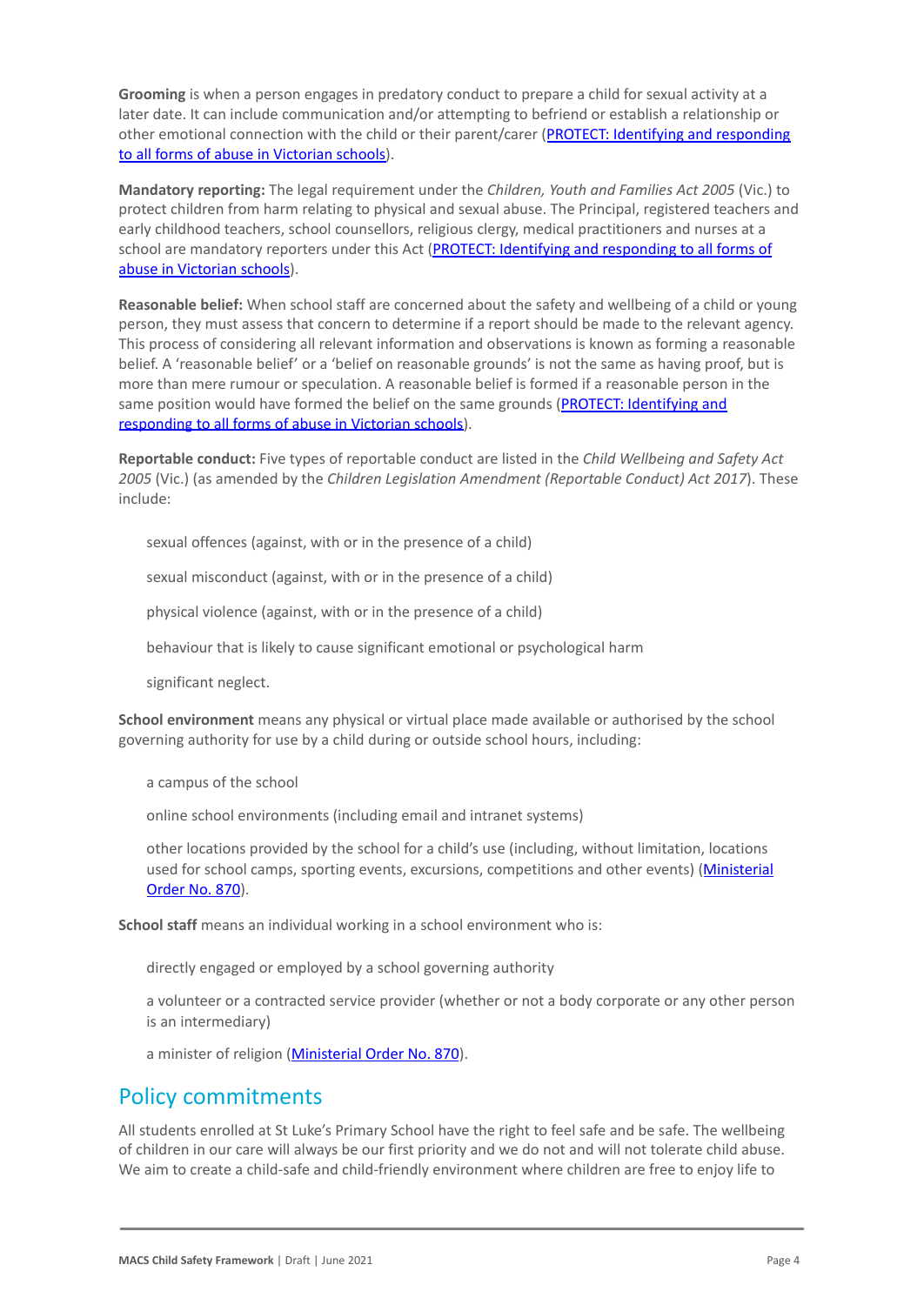the full without any concern for their safety. There is particular attention paid to the most vulnerable children, including Aboriginal and Torres Strait Islander children, children from culturally and/or linguistically diverse backgrounds, and children with a disability.

#### **Our commitment to our students**

- We commit to the safety and wellbeing of all children and young people enrolled in our school.
- We commit to providing children and young people with positive and nurturing experiences.
- We commit to listening to children and young people, and empowering them by taking their views seriously and addressing any concerns that they raise with us.
- We commit to taking action to ensure that children and young people are protected from abuse or harm.
- We commit to teaching children and young people the necessary skills and knowledge to understand and maintain their personal safety and wellbeing.
- We commit to seeking input and feedback from students regarding the creation of a safe school environment.

#### **Our commitment to parents and carers**

- We commit to communicating honestly and openly with parents and carers about the wellbeing and safety of their children.
- We commit to engaging with, and listening to, the views of parents and carers about our child safety practice, policies and procedures.
- We commit to transparency in our decision-making with parents and carers where it will not compromise the safety of children or young people.
- We commit to acknowledging the cultural diversity of students and families, and being sensitive to how this may impact on student safety issues.
- We commit to continuously reviewing and improving our systems to protect children from abuse.

### **Our commitment to our school staff (school employees, volunteers, contractors and clergy)**

- We commit to providing all St Luke's Primary School staff with the necessary support to enable them to fulfil their roles. This will include regular and appropriate learning opportunities.
- We commit to providing regular opportunities to clarify and confirm policy and procedures in relation to child safety, and young people's protection and wellbeing. This will include annual training in the principles and intent of the Child Safety Policy and Child Safety Code of Conduct, and staff responsibilities to report concerns.
- We commit to listening to all concerns voiced by St Luke's Primary School staff, clergy, volunteers and contractors about keeping children and young people safe from harm.
- We commit to providing opportunities for St Luke's Primary School school employees, volunteers, contractors and clergy to receive formal debriefing and counselling arising from incidents of the abuse of a child or young person.

## Responsibilities and organisational arrangements

Everyone employed or volunteering at St Luke's Primary School has a responsibility to understand the important and specific role they play individually and collectively to ensure that the wellbeing and safety of all students is at the forefront of all they do and every decision they make ([CECV Commitment](https://www.cecv.catholic.edu.au/getmedia/b5d43278-51b9-4704-b45a-f14e50546a70/Commitment-Statement-A4.aspx) [Statement to Child Safety\)](https://www.cecv.catholic.edu.au/getmedia/b5d43278-51b9-4704-b45a-f14e50546a70/Commitment-Statement-A4.aspx).

The school has allocated roles and responsibilities for child safety as follows:

The St Luke's Child Safety Team consists of Kathryn Murphy (Principal), Julie Crowe (Deputy Principal) and Elise Drake (Learning Diversity and Student Wellbeing)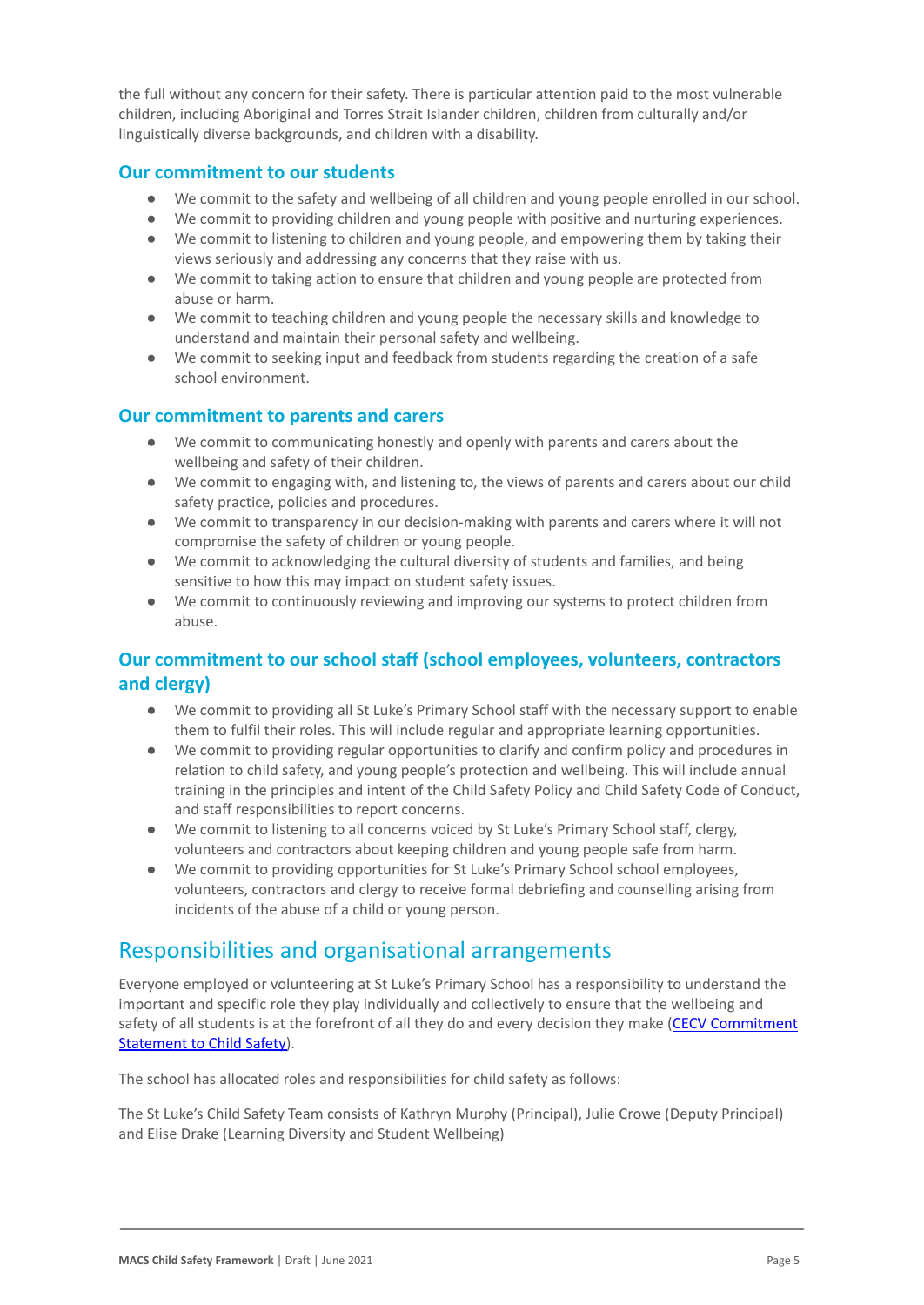### **Guide to responsibilities of school leadership**

The Principal, the school governing authority and school leaders at St Luke's Primary School recognise their particular responsibility to ensure the development of preventative and proactive strategies that promote a culture of openness, awareness of and shared responsibility for child safety. Responsibilities include:

- creating an environment for children and young people to be safe and to feel safe
- upholding high principles and standards for all staff, clergy, volunteers and contractors
- promoting models of behaviour between adults and children and young people based on mutual respect and consideration
- ensuring thorough and rigorous practices are applied in the recruitment, screening and ongoing professional learning of staff
- ensuring that school personnel have regular and appropriate learning to develop their knowledge of, openness to and ability to address child safety matters
- providing regular opportunities to clarify and confirm legislative obligations, policy and procedures in relation to children and young people's protection and wellbeing
- ensuring the school meets the specific requirements of the Victorian Child Safe Standards as set out in [Ministerial Order No. 870](http://www.gazette.vic.gov.au/gazette/Gazettes2016/GG2016S002.pdf)
- ensuring the school takes specific action to protect children from abuse in line with the three new criminal offences introduced under the *Crimes Act 1958* (Vic.) and in line with [PROTECT:](http://www.cecv.catholic.edu.au/getmedia/ebe135a4-d1b3-48a0-81fe-50d4fc451bcd/Identifying-and-Responding-to-All-Forms-of-Abuse.aspx) [Identifying and responding to all forms of abuse in](http://www.cecv.catholic.edu.au/getmedia/ebe135a4-d1b3-48a0-81fe-50d4fc451bcd/Identifying-and-Responding-to-All-Forms-of-Abuse.aspx) Victorian schools.

### **Guide to responsibilities of school staff**

Responsibilities of school staff (school employees, volunteers, contractors and clergy) include:

- treating children and young people with dignity and respect, acting with propriety, providing a duty of care, and protecting children and young people in their care
- following the legislative and internal school policies, procedures and processes in the course of their work, if they form a reasonable belief that a child or young person has been or is being abused or neglected
- providing a physically and psychologically safe environment where the wellbeing of children and young people is nurtured
- undertaking regular training and education in order to understand their individual responsibilities in relation to child safety, and the wellbeing of children and young people
- assisting children and young people to develop positive, responsible and caring attitudes and behaviours which recognise the rights of all people to be safe and free from abuse
- following the school's Child Safety Code of Conduct.

### **Organisational arrangements**

The Principal has the overall leadership role in monitoring and responding to the policy, procedures and practices for child safety in St Luke's Primary School in accordance with this Policy.

We have appointed a Child Safety Lead/Officer and the role description is available in the staff handbook:

The Child Safety Team assists the Principal.

The Child Safety Team works in identifying and mitigating risks in child safety.

The Child Safety Team also supports the Principal to monitor implementation of school policies, procedures and practices and to identify professional learning.

St Luke's Primary School's website and newsletter will provide information to keep parents and carers informed of child safety commitments, procedures and arrangements.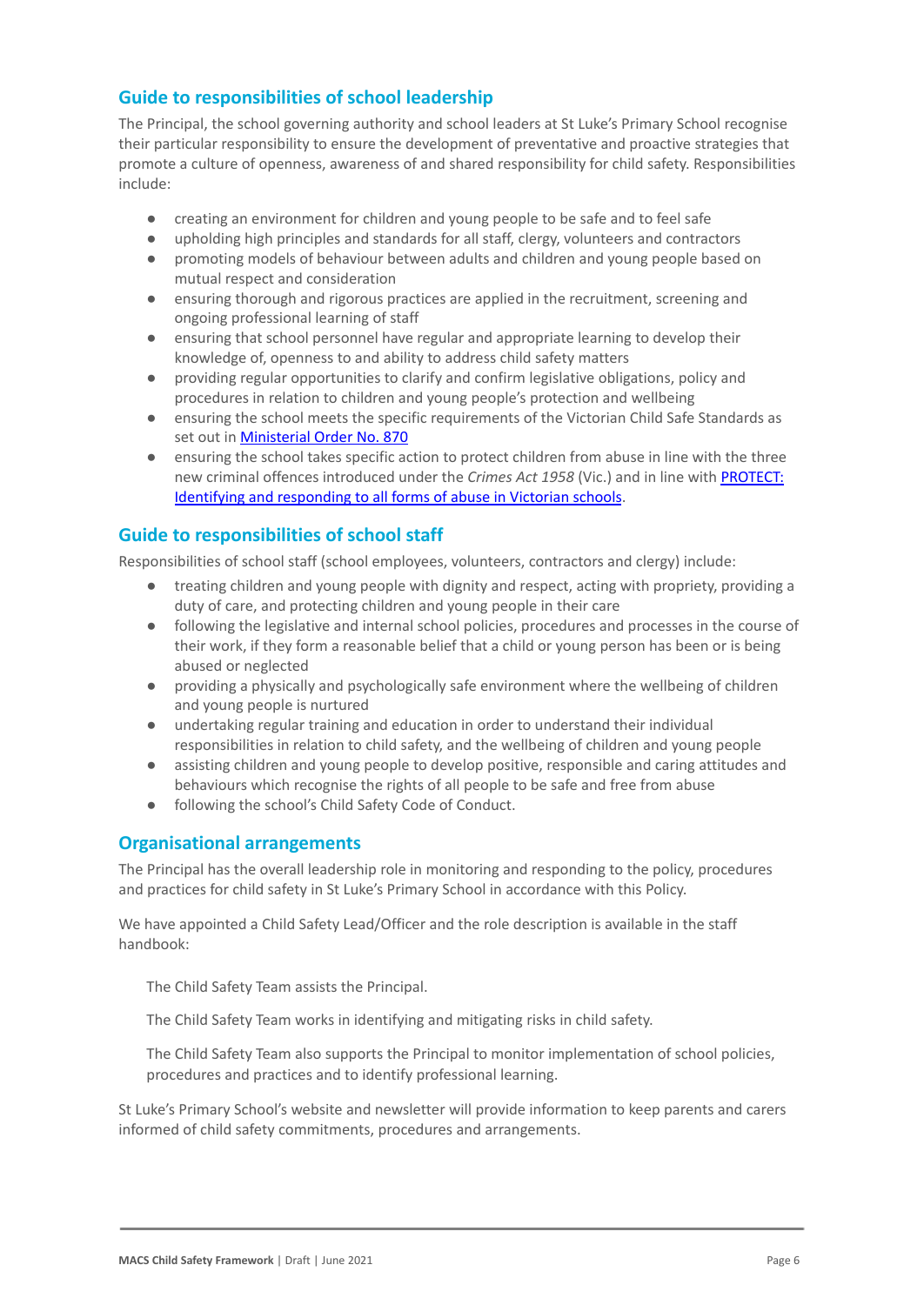## Expectation of our school staff – Child Safety Code of Conduct

At St Luke's Primary School, we expect school employees, volunteers, contractors and clergy to proactively ensure the safety of students at all times and to take appropriate action if there are concerns about the safety of any child at the school. All school staff must remain familiar with the relevant laws, the code of conduct, and policies and procedures in relation to child protection, and comply with all requirements. We have developed a **[Child Safety Code of Conduct](https://drive.google.com/file/d/1R6EbbaE6ZUOwQUiVyzgiDxLsay3v_sme/view?usp=sharing)**, which recognises the critical role that school staff play in protecting the students in our care and establishes clear expectations of school employees, volunteers, contractors and clergy for appropriate behaviour with children in order to safeguard them against abuse and/or neglect.

Our Code also protects school staff through clarification of acceptable and unacceptable behaviour.

## Student safety and participation

At St Luke's Primary School, we actively encourage all students to openly express their views and feel comfortable about giving voice to the things that are important to them.

We teach students about what they can do if they feel unsafe and enable them to understand, identify, discuss and report their concerns. We listen to and act on any concerns students, or their parents or carers, raise with us.

The curriculum design integrates appropriate knowledge and skills to enhance students' understanding of being safe. Teaching and learning strategies that acknowledge and support student agency and voice are implemented.

We have developed appropriate education about:

- standards of behaviour for students attending our school
- healthy and respectful relationships (including sexuality)
- resilience
- child abuse awareness and prevention.

At St Luke's school the Rights, Resilience and Respectful Relationships program is implemented. This is a Social and Emotional Learning program which promotes the health and wellbeing of young people and develops the personal skills to empower young people to act with resilience. Students are also involved in Friendship Groups which are organised in vertical groupings. This provides an opportunity for students to develop relationships with students across the levels and widens students' protective networks with teachers who they feel connected to. The Friendship Group program embeds the understanding of St Luke's School values.

At St Luke's Primary School the students participate annually in online programs related to Bullying and Cyber Safety, in particular, E-Smart, Budd:e, POSTi and Hector's World.

## Reporting and responding

Our school records any child safety complaints, disclosures or breaches of the Child Safety Code of Conduct, and stores the records in accordance with security and privacy requirements. Our school complies with legal obligations that relate to managing the risk of child abuse under the *Children, Youth and Families Act 2005* (Vic.), the *Crimes Act 1958* (Vic.) and the recommendations of the *[Betrayal of](http://www.parliament.vic.gov.au/fcdc/article/1788) [Trust](http://www.parliament.vic.gov.au/fcdc/article/1788)* report.

Child protection reporting obligations fall under separate pieces of legislation with differing reporting requirements.

Our school's **[PROTECT: Identifying and Responding to](https://drive.google.com/file/d/1WTqxn588YBdN8FAofhg7Tmo0T6_JX4qr/view?usp=sharing) Abuse – Reporting obligations**, updated on1st July 2021, sets out the actions required under the relevant legislation when there is a reasonable belief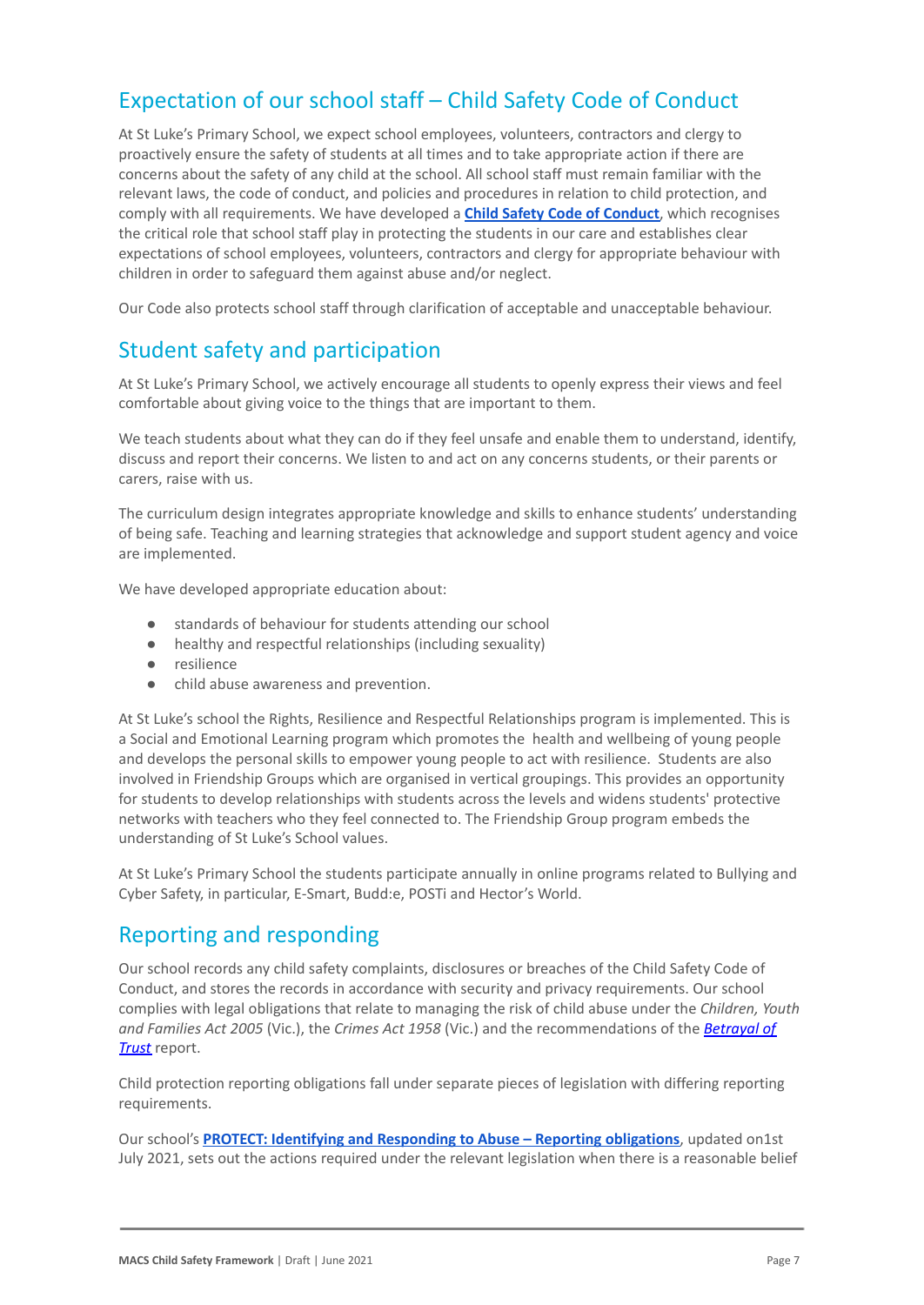that a child at our school is in need of protection or a criminal offence has been committed, and provides guidance and procedures on how to make a report.

Our policy assists staff, volunteers and families to:

- identify the indicators of a child or young person who may be in need of protection
- understand how a reasonable belief is formed
- make a report of a child or young person who may be in need of protection
- comply with mandatory reporting obligations under child protection law, and their legal obligations relating to child abuse and grooming under criminal law.

Our school has also established additional internal procedures and processes to help ensure that appropriate action is taken to respond to concerns about the wellbeing and/or safety of a student.

At St Luke's Primary School, if any member of our school community has concerns for a child's safety they need to discuss, they can notify the school Principal, the Deputy Principal or the designated Child Safety Lead/Officer, Elise Drake.

If the Principal or Child Safety Officer is not available, then it should be discussed with a member of the school leadership team. Alternatively, any member of the school community may report directly to the responsible authority.

The staff member, supported by the Principal or designated Child Safety Officer will follow the step-by-step guide to making a report as outlined in the [Four Critical Actions for Schools: Responding](https://www.education.vic.gov.au/Documents/about/programs/health/protect/FourCriticalActions_ChildAbuse.pdf) [to Incidents, Disclosures and Suspicions of Child](https://www.education.vic.gov.au/Documents/about/programs/health/protect/FourCriticalActions_ChildAbuse.pdf) Abuse.

## Screening and recruitment of school staff

St Luke's Primary School will apply thorough and rigorous screening processes in the recruitment of employees and volunteers involved in child-connected work. Our commitment to child safety and our screening requirements are included in all advertisements for such employee, contractor and volunteer positions, and all applicants are provided with copies of the school's Child Safety Code of Conduct and the Child Safety Policy.

Each job description for staff involved in child-connected work has a clear statement that sets out the requirements, duties and responsibilities regarding child safety for those in that role and the occupant's essential qualifications, experience and attributes in relation to child safety and wellbeing.

When recruiting and selecting employees, contractors and volunteers involved in child-connected work, we make all reasonable efforts to gather, verify and record the following information about any person we propose to engage:

- confirm the applicant's Working with Children Check and National Police Check status and/or professional registration (as relevant)
- obtain proof of personal identity and any professional or other qualifications
- verify the applicant's history of work involving children
- obtain references that address the applicant's suitability for the job and working with children.

We will also ensure that appropriate supervision or support arrangements are in place in relation to the induction of new school staff into the school's policies, codes, practices and procedures governing child safety and child-connected work.

We have procedures and processes for monitoring and assessing the continuing suitability of school staff to work with children, including regular reviews of the status of Working with Children Checks and staff professional registration requirements such as Victorian Institute of Teaching (VIT) registration.

St Luke's Primary School implements the following CECV guidelines: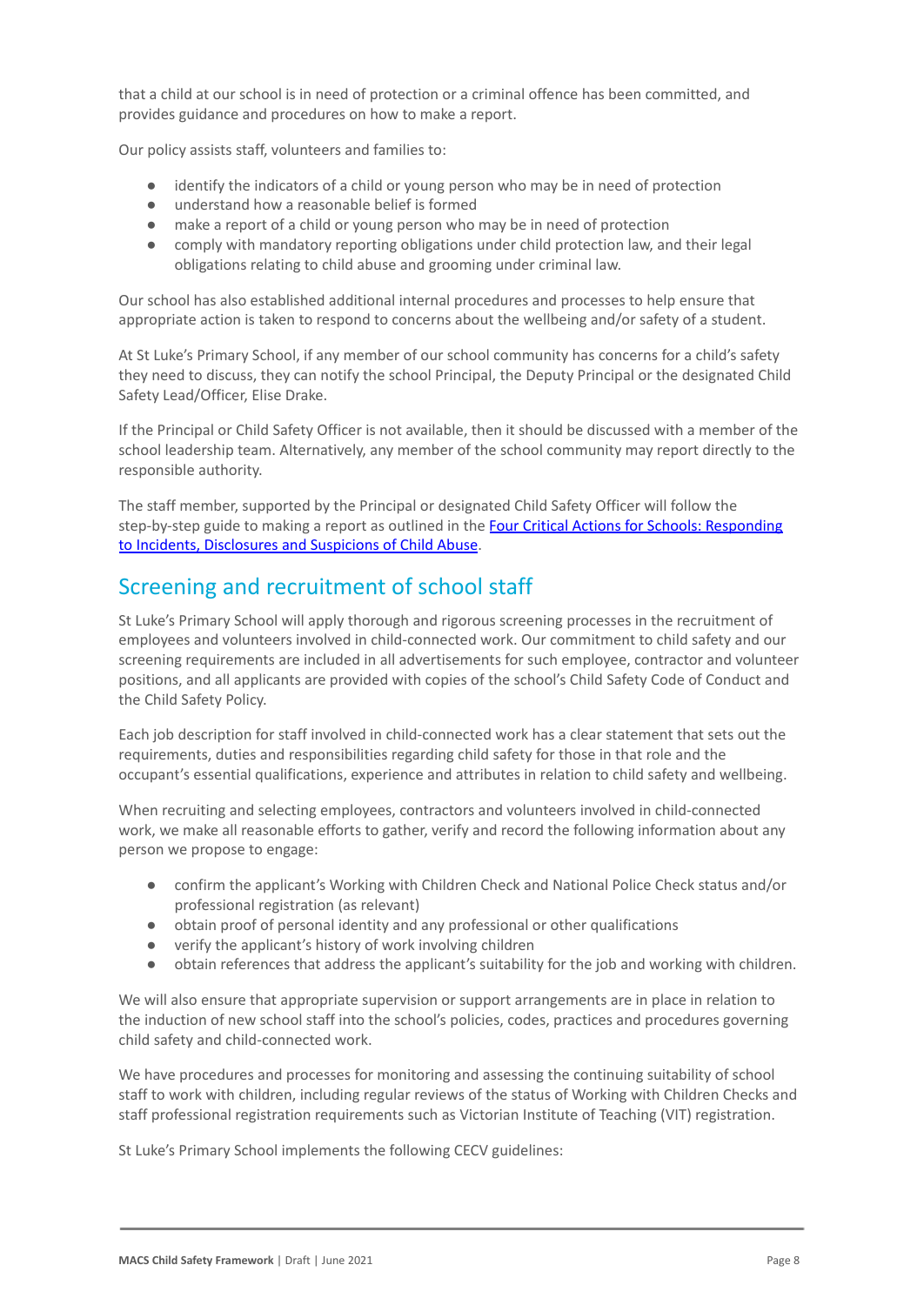- *● Guidelines on the Employment of Staff in Catholic Schools*
- *● Guidelines on the Engagement of Volunteers in Catholic Schools*
- *● Guidelines on the Engagement of Contractors in Catholic Schools*

● *NDIS/External Providers: Guidelines for Schools*.

At St Luke's all new staff are inducted into our school community as stated in the policy, [Induction](https://docs.google.com/document/d/1mxlYfYPdH-JQx7SuWdhMOwtJeLUmzswPlXyPxERjXNE/edit) [Policy.](https://docs.google.com/document/d/1mxlYfYPdH-JQx7SuWdhMOwtJeLUmzswPlXyPxERjXNE/edit)

## Child safety – education and training for school staff

St Luke's Primary School provides employees, volunteers and clergy with regular and appropriate opportunities to develop their knowledge of, openness to and ability to address child safety matters. This includes induction, ongoing training and professional learning to ensure that everyone understands their professional and legal obligations and responsibilities, and the procedures for reporting suspicion of child abuse and neglect.

At least annually, our professional learning and training addresses:

- staff's individual and collective obligations and responsibilities for managing the risk of child abuse
- child abuse risks in the school environment
- our school's current child safety standards
- Mandatory Reporting eLearning Modules
- Reportable Conduct
- First Aid

### Risk management

At St Luke's Primary School, we are committed to proactively and systematically identifying and assessing risks to student safety across our whole school environment, and reducing or eliminating (where possible) all potential sources of harm. We document, implement, monitor and periodically review our risk management strategies for child safety, and ensure that the strategies change as needed and as new risks arise.

At St Luke's we have a senior leadership team which consists of highly experienced staff who have worked within the school for many years. Any concerns of a student's safety and/or well being are directed to the Leadership Team and dealt with accordingly. The circumstances may require the team to contact:

The child's parents,

the Department of Health and Human Services (DHHS) Child Protection

Victoria Police Sexual Offences and Child Abuse Investigation Teams (SOCIT), or

Child FIRST

### Relevant legislation

● *Children, Youth and Families Act 2005* (Vic.) ● *Child Wellbeing and Safety Act 2005* (Vic.) ● *Working with Children Act 2005* (Vic.) ● *Education and Training Reform Act 2006* (Vic.)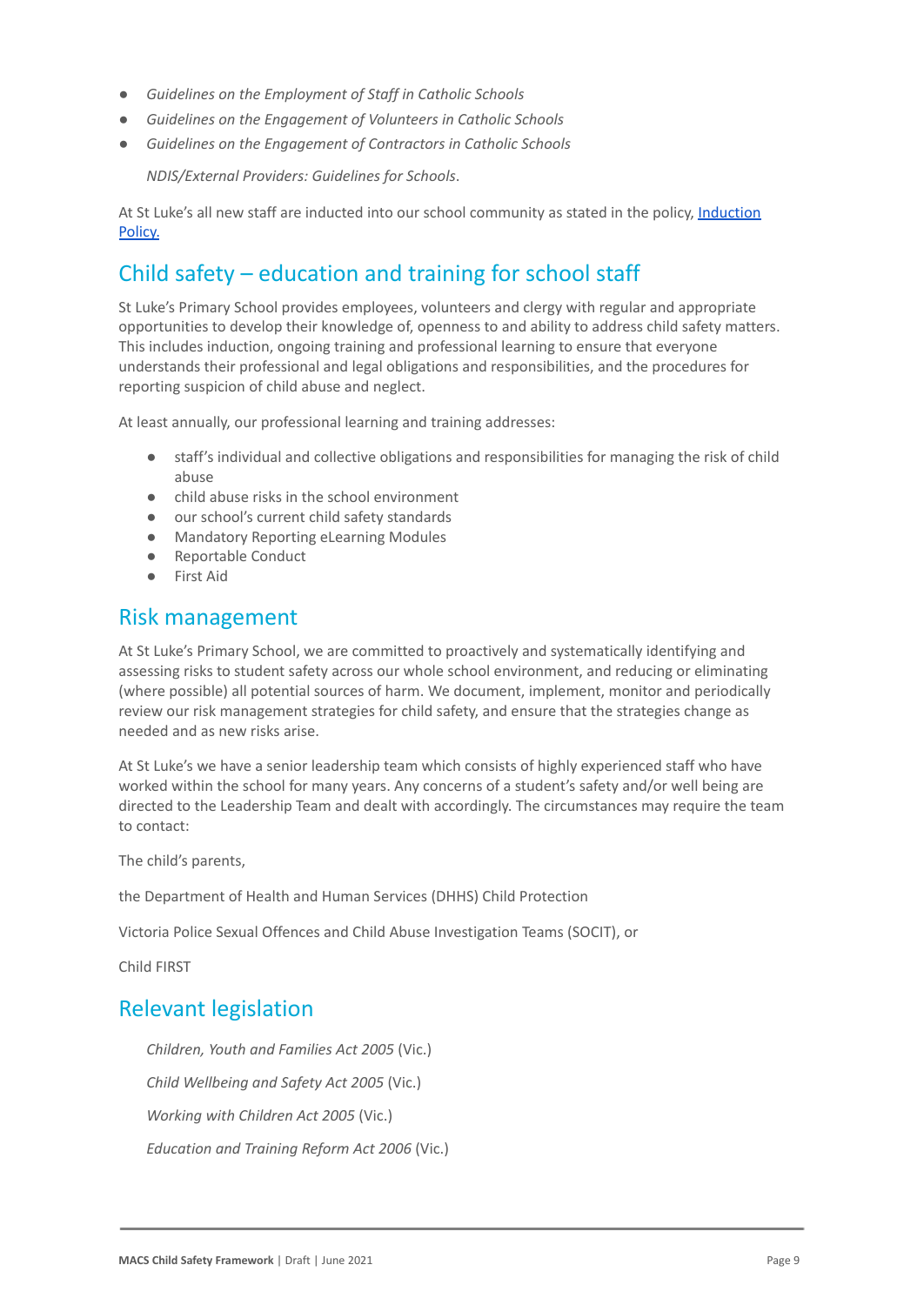● *Education and Training Reform Regulations 2017* (Vic.)

● *Equal Opportunity Act 2010* (Vic.)

● *Privacy Act 1988* (Cth)

● *Crimes Act 1958* (Vic.) – Three new criminal offences have been introduced under this Act:

[Failure to disclose offence](https://www.justice.vic.gov.au/safer-communities/protecting-children-and-families/failure-to-disclose-offence#%3A~%3Atext%3DIn%202014%2C%20the%20law%20in%20Victoria%20was%20changed%2Coffended%20against%20a%20child%20under%2016%20in%20Victoria): Any adult who forms a reasonable belief that a sexual offence has been committed by an adult against a child under 16 has an obligation to report that information to police. Failure to disclose the information to police is a criminal offence.

[Failure to protect offence](https://www.justice.vic.gov.au/safer-communities/protecting-children-and-families/failure-to-protect-a-new-criminal-offence-to#%3A~%3Atext%3DFailure%20to%20protect%3A%20a%20new%20criminal%20offence%20to%2Cfrom%20sexual%20abuse%20and%20exposure%20to%20sexual%20offenders): This offence will apply where there is a substantial risk that a child under the age of 16 under the care, supervision or authority of a relevant organisation will become a victim of a sexual offence committed by an adult associated with that organisation. A person in a position of authority in the organisation will commit the offence if they know of the risk of abuse and have the power or responsibility to reduce or remove the risk, but negligently fail to do so.

[Grooming offence](https://www.justice.vic.gov.au/safer-communities/protecting-children-and-families/grooming-offence): This offence targets predatory conduct designed to facilitate later sexual activity with a child. Grooming can be conducted in person or online, for example via interaction through social media, web forums and emails.